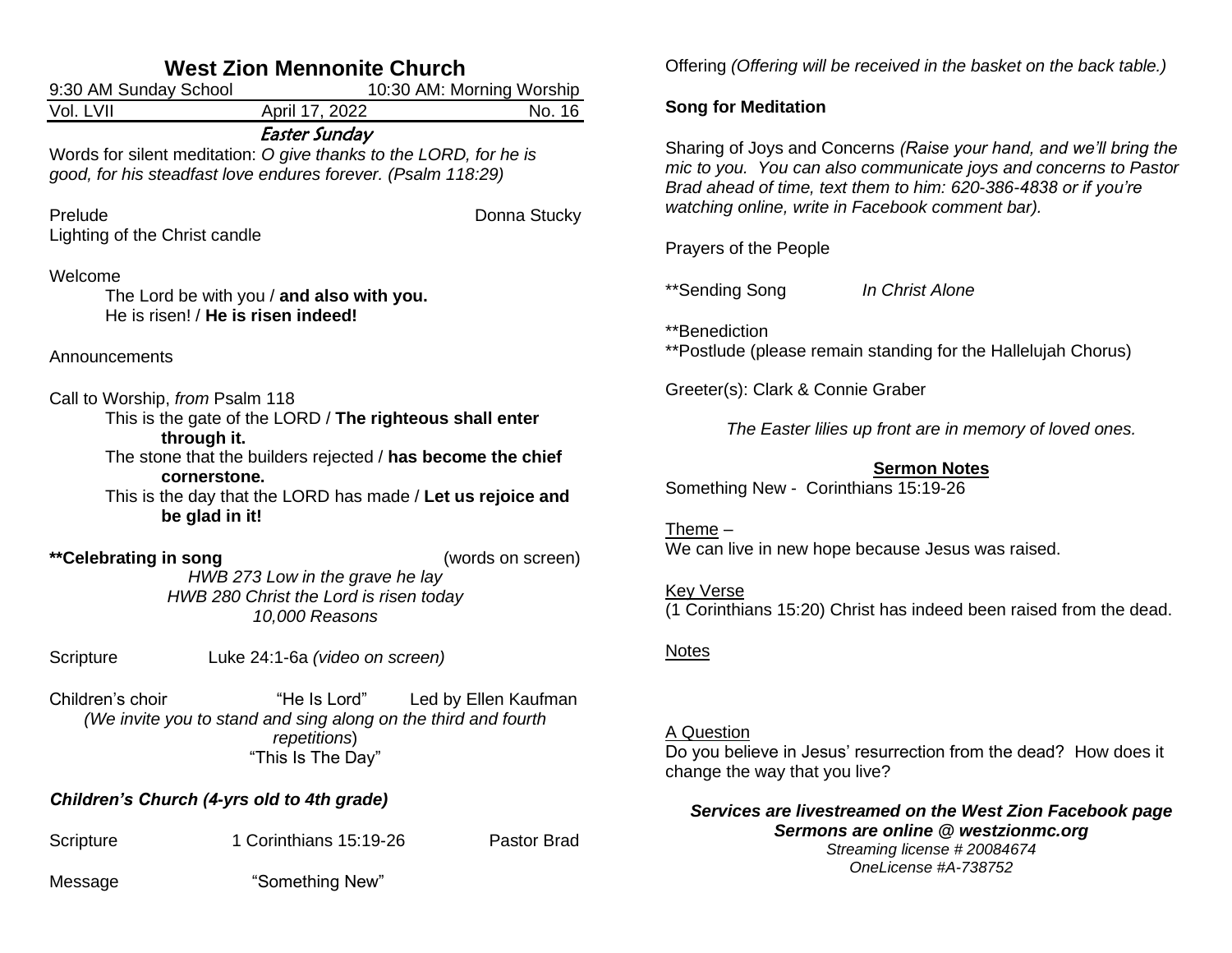# **Sunday, April 24, 2022**

**10:00 AM:** Prayer in Conf Room **10:30 AM:** Worship Service **Message**: Pastor Brad **Accompanist**: Carla Stucky **Worship Leader: Pastor Brad Greeter(s)**: Leon & Virginia Guhr

# **Coming Events**

Today: 6:45 AM – Sunrise service @ Russ Stucky's pasture by Black Kettle State Fishing Lake 7:30ish AM – Easter breakfast at West Zion 10-12 PM – Photo booth open April 29: Bloodmobile at WZ May 11: Women's salad supper

**Our Mission**: God calls us into community to worship God and follow Jesus through the power and guidance of the Holy Spirit.

#### **Pastor Brad Roth** Pastor's Cell: 620-386-4838 Pastor Brad's email: bradroth@westzionmc.org

**Secretary Carla Stucky's hours**: Thursdays 1:00-4:00 pm

> Church: 620-345-8143 Carla's cell: 620-386-0414

Church's email: secretary@westzionmc.org Website: www.westzionmc.org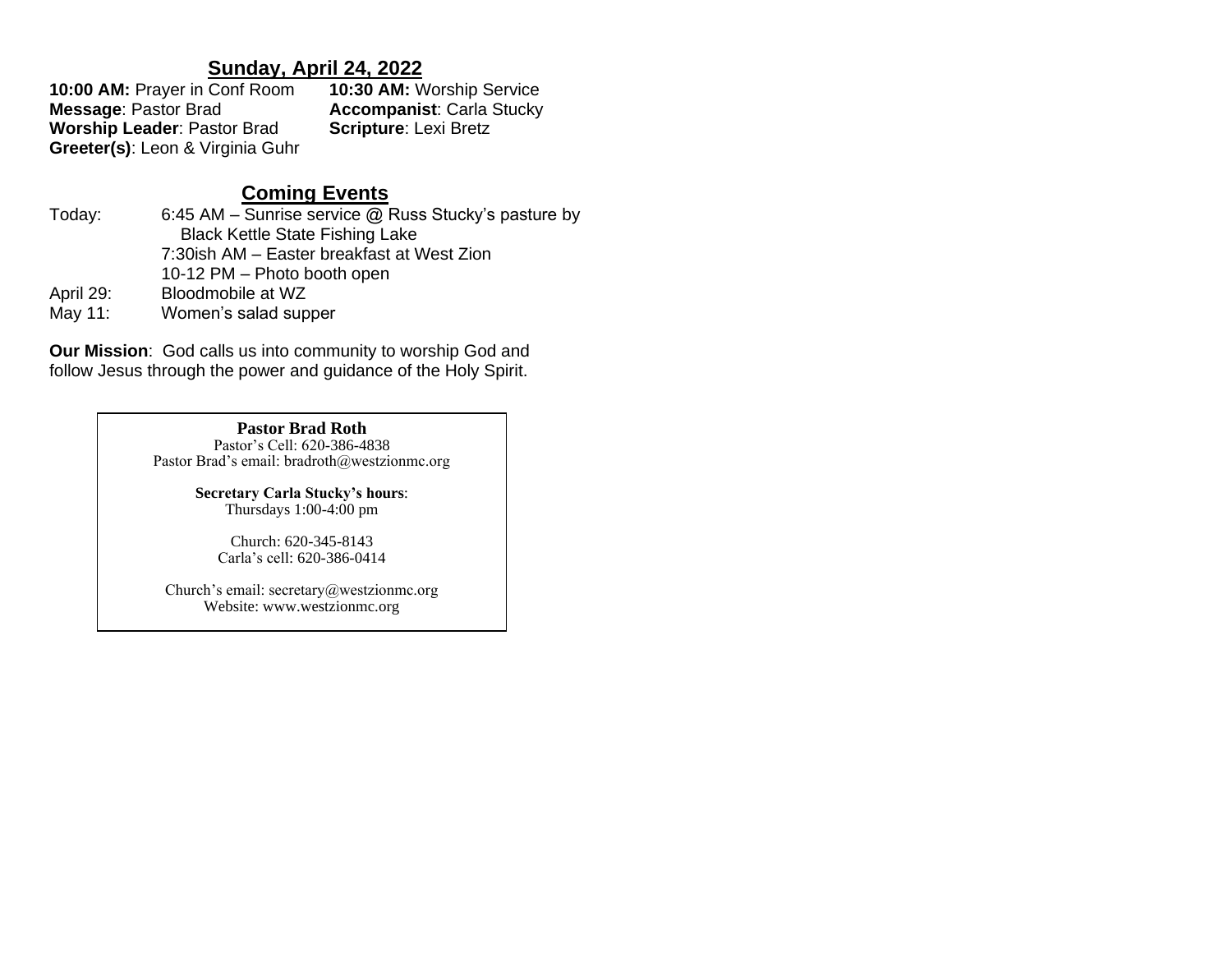# **West Zion Announcements**

Please have all bulletin announcements to the office by Thur. noon.

1. **Get a quick Easter picture!** Mission Team has hired a professional photographer to set up a photo booth to take quick, fun Easter pictures from 10:00-12:00.

2. **Save the Date**: All women and girls are invited to come hear Rebecca Lewis-Pankratz speak at the annual Salad Supper on Wednesday, May 11. Rebecca works with both communities and schools across the US to truly solve poverty and heal trauma. Rebecca fought her way out of poverty and the trailer park in 2011 with three young sons. She is a Co-Founder of the ESSDACK Resilience Team and, along with her team, has been walking alongside over 100 K-12 schools, equipping their staff as they journey toward becoming trauma-informed. Come hear her inspiring story and invite a friend! More details to follow.

3. I want to express my **appreciation and gratitude** for the prayers, concerns, personal contacts by Pastor Brad and the entire church family during my recent knee replacement. A very special thank you to Sandy for her patience and care in this time of recovery. – Royce Jantz

4. The Associated Ministries of Moundridge Vacation Bible School Committee is looking for someone to **organize and lead Vacation Bible School** for our community this summer. A stipend of \$500 is available for someone to make that happen! Please contact Brad Roth at 620-386-4838 if you are interested or if you have any questions*.*

# **General Announcements**

5. The next concert of the **Prairie Window Concert Series**, with [Over](http://dyckarboretum.org/arboretum-event/over-the-rhine)  [the Rhine,](http://dyckarboretum.org/arboretum-event/over-the-rhine) will be on Sunday, April 24 at 4 p.m. at the Dyck Arboretum of the Plains in Hesston. Join us for an evening of great music and delicious food from Crust & Crumb in a prairie garden setting. Tickets: \$25 adults/\$15 kids, plus tax. [Purchase tickets online at](http://dyckarboretum.square.site/upcoming-events)  [dyckarboretum.org](http://dyckarboretum.org/) or call [620-327-8127](tel:620-327-8127) to reserve your seats.

6. The **Moundridge Community Blood Drive** is scheduled for April 29 at 12:00 noon til 6:00 pm. at West Zion Church. For an appointment call 1-800-733-2767 or visit [www.redcrossblood.org](http://www.redcrossblood.org/) and use "Moundridge" for sponsor code.

7. **Kauffman Museum** at Bethel College is seeking, at three-quarter to full time, an organized, detail-oriented, creative individual to manage the museum's bookkeeping and the museum store, plus other responsibilities. For job description and to apply, see [https://www.bethelks.edu/about/who-we-are/career-](https://www.bethelks.edu/about/who-we-are/career-opportunities/current-position-openings/kauffman-museum-assistant)

[opportunities/current-position-openings/kauffman-museum-assistant](https://www.bethelks.edu/about/who-we-are/career-opportunities/current-position-openings/kauffman-museum-assistant) For more information, contact Andi Andres at [asa@bethelks.edu](mailto:asa@bethelks.edu) or 316-283-1612.

# 8. **Bethel College Events:**

**April 19** – Bethel College Chamber Orchestra concert under the direction of Kris Hilding, 7:30 p.m., featuring works by Bartok, Bizet, Du Prez, Borge, Telemann and more; *Krehbiel Auditorium in Luyken Fine Arts Center.*

**April 22** – Junior recital by Bethel College student Bryce Wilson on soprano and alto saxophone, 7 p.m., *Administration Building chapel* **April 24** – KIPCOR Film Series presents *The Revolution Generation*  (before its theatrical release!), 2 p.m., *Krehbiel Auditorium in Luyken Fine Arts Center at Bethel College*; audience talkback led by Jacob Miller-Klugesherz to follow.

**April 25** – Bethel College Wind Ensemble concert under the direction of Joel Boettger, 7 p.m., *Krehbiel Auditorium in Luyken Fine Arts Center*

**May 1** – Masterworks concert at Bethel College, 3 p.m., featuring the Bethel College Oratorio Chorus, orchestra and soloists performing *Requiem* by Mozart, and *Gloria* and *For the Beauty of the Earth* by John Rutter, directed by Dr. William Eash; *Memorial Hall*